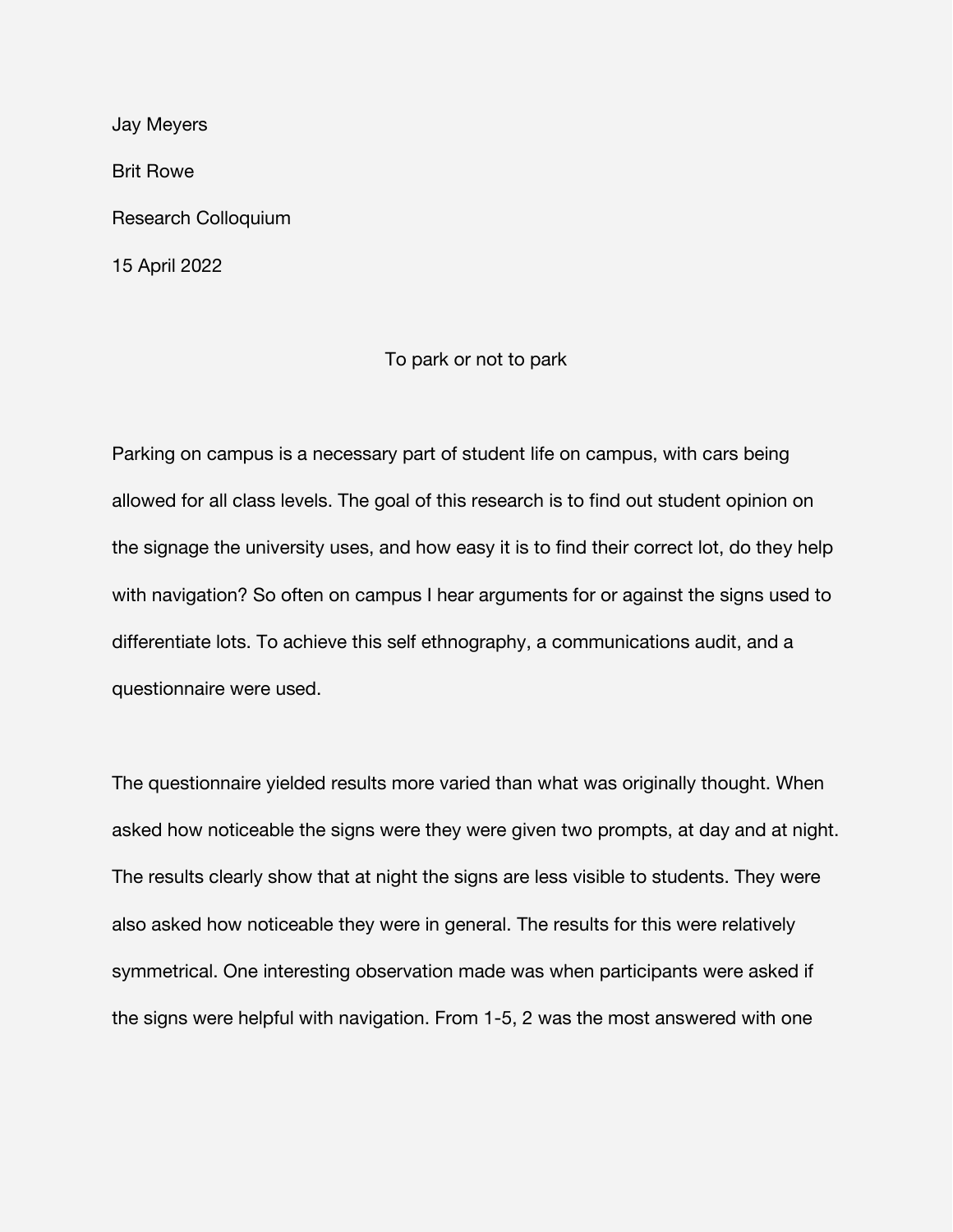being the least helpful. That being said, with this question all other answers also were chosen. The graph was slightly skewed left.

One point worth mentioning is that when asked if they had trouble finding what lot to park in the majority of respondents answered sometimes. The other majority answered yes they had had trouble, with the smallest number answering no. This evidence makes sense when looking at what was found through self ethnography, to be mentioned later.

The Questionnaire showed a very wide spread response. It seems like not one area in particular is heavily concentrated, there is always some contrast to balance it out.

The second tactic used was a communications audit. Signs were photographed and examined to see how well they communicated with drivers. To start off, all of the signs have a base color of white, which contrasts well with the black, and other highly exposed colors on the signs. The drawback of this is that other parking signs, like those for specific people are also white, at some points the signs blended together. This is also because of their shape. All signs in the parking lots are rectangular with rounded corners, making it easy to get caught up in which one to look at. Giving the parking signs a different shape could lend itself useful for differentiating them from other signs around the area.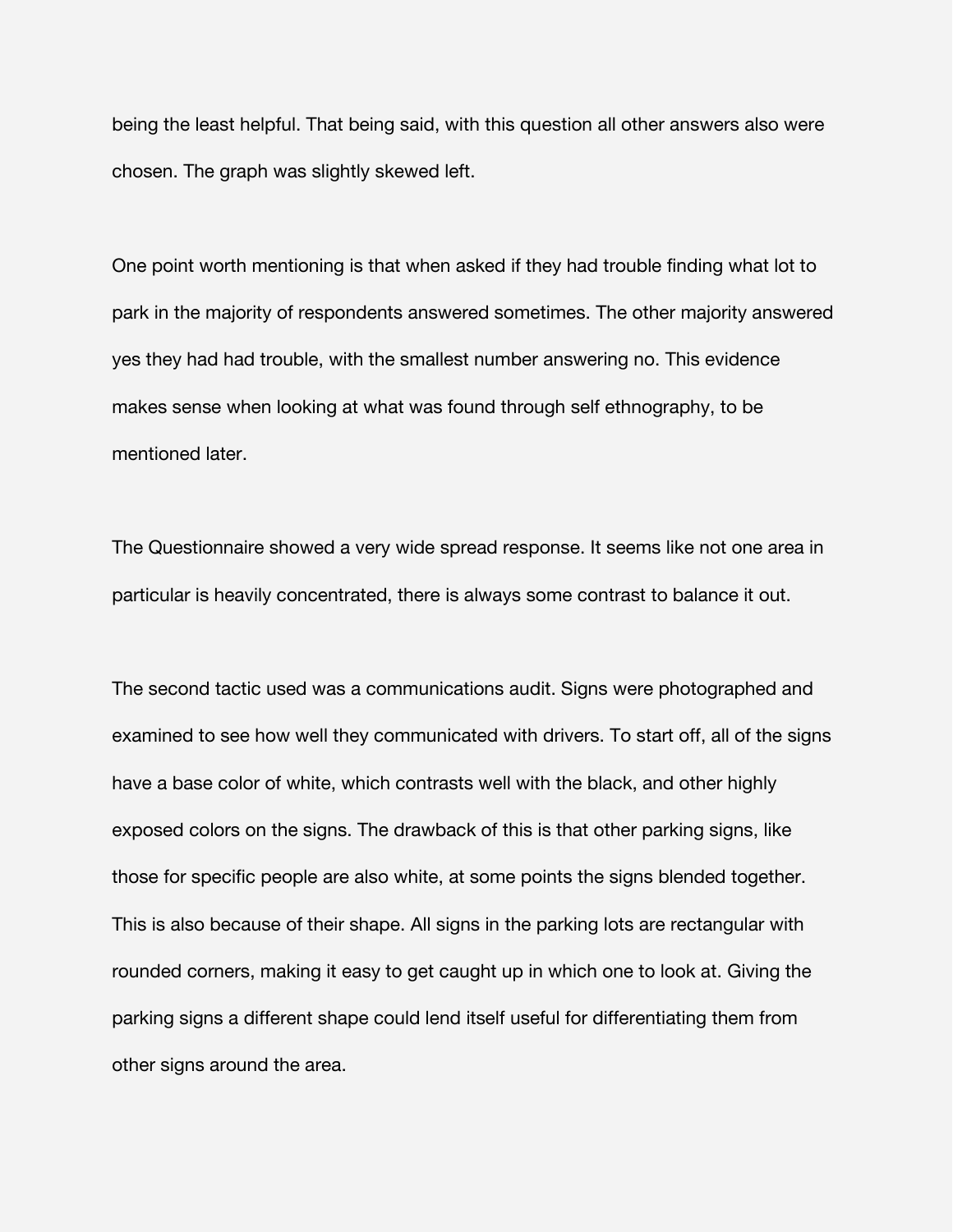The signs themselves are very consistent with an emphasis on the lot name and who can park there. It seems like they put more emphasis on the name of the lot rather than who can park there. Each lot is differentiated by color, and each sign has one rectangle of that color besides a few lots. There are lots with many colors and that can make it hard to tell what colors, because they jumble together. The colors could stand to be more prominent to stand out more, when according to the questionnaire, some people don't even know what color parking pass they have. Perhaps giving the signs a border with their respective colors could help them stand out more.

Self ethnography, the last tactic used. Familiarizing myself with the location of the signs was key to the success of this tactic. Walking around campus there were several things noticed. One being the placement of the signs. In some areas the signs were oriented in a way that makes it harder to notice when driving past. Instead of facing drivers, they are turned sideways so they would have to turn their heads and look, which could be very dangerous on a very busy campus. One lat didn't even have a sign indicating which lot it was.

As mentioned earlier, the placement of some of the signs "hide" them in a sense. The parking lots are sometimes crowded with signs shaped similarly and it can be a bit difficult to focus on the one you need to see, especially if you're new to campus. In